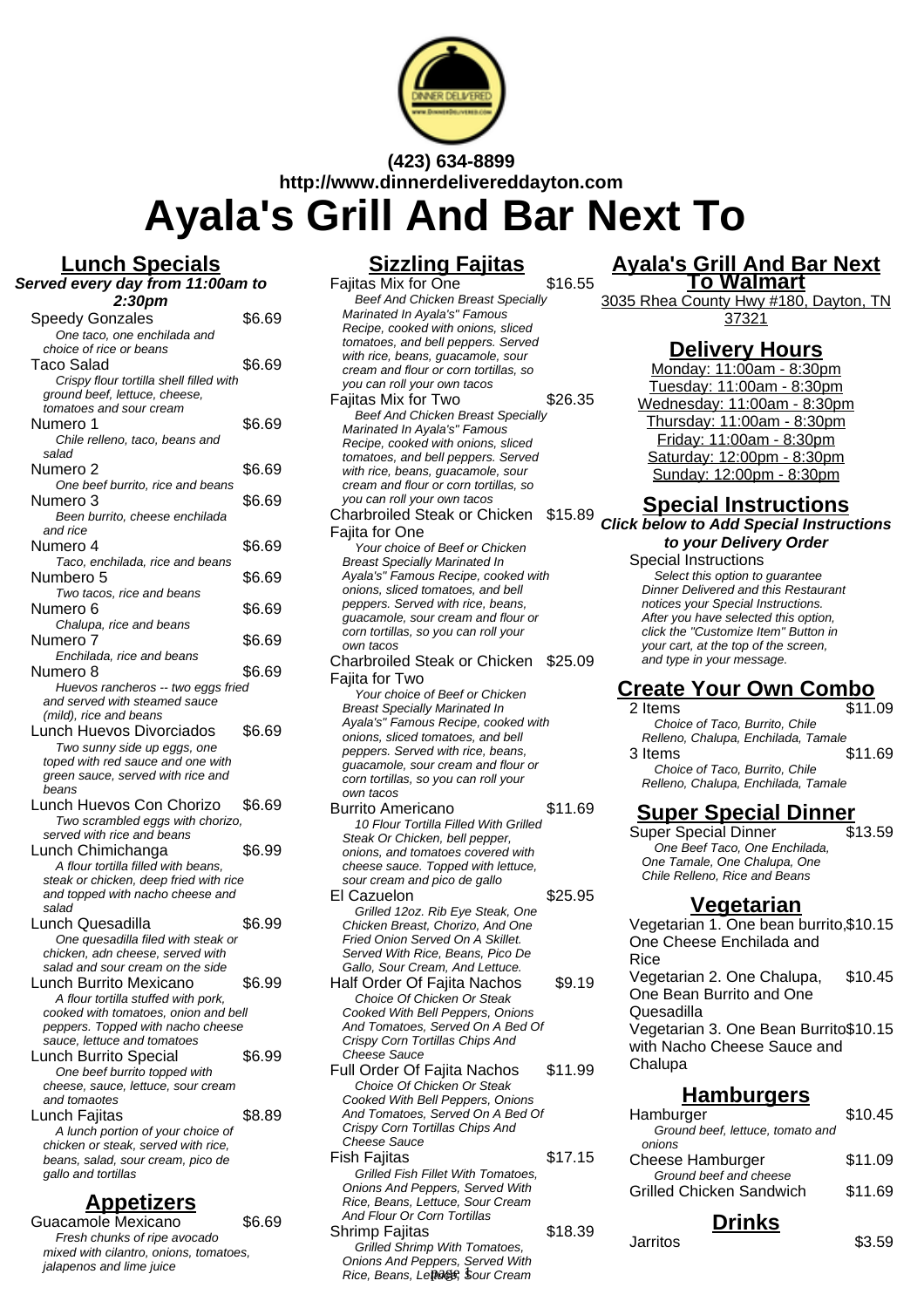| Tortas                                                                       | \$11.69          |  |
|------------------------------------------------------------------------------|------------------|--|
| Mexican style subway stuffed with                                            |                  |  |
| your choice of steak, chicken, chorizo                                       |                  |  |
| or Al pastor, lettuce, tomato, onions,<br>avocado and jalapenos, served with |                  |  |
| fries                                                                        |                  |  |
| Sampler Patter                                                               | \$10.15          |  |
| Served with two chicken taquitos,<br>two chicken fingers, one cheese         |                  |  |
| quesadilla, one ground beef                                                  |                  |  |
| chimichanga, guacamole and sour<br>cream                                     |                  |  |
| <b>Cheese Quesadilla</b>                                                     | \$4.19           |  |
| <b>Steak Quesadilla</b>                                                      | \$5.45           |  |
| <b>Chicken Quesadilla</b>                                                    | \$5.45           |  |
| 10 (ten) Hot Wings                                                           | \$14.19          |  |
| 20 (twenty) Hot Wings                                                        | \$22.95          |  |
|                                                                              |                  |  |
| <u>Dips</u>                                                                  |                  |  |
| Ayalas Dip<br>Cheese dip topped with ground                                  | \$6.09           |  |
| beef and pico de gallo                                                       |                  |  |
| Small Cheese Dip                                                             | \$5.15           |  |
| Large Cheese Dip                                                             | \$9.19           |  |
| <b>Bean Dip</b>                                                              | \$5.15           |  |
| Guacamole Dip                                                                | \$5.15           |  |
| Cheese & Beef Dip                                                            | \$4.85           |  |
| Chori-Queso Dip<br>Spinach Dip                                               | \$6.09<br>\$6.09 |  |
| Queso Fundido                                                                | \$7.95           |  |
| <b>Mexican Guacamole</b>                                                     | \$6.69           |  |
|                                                                              |                  |  |
| <b>Nachos</b>                                                                |                  |  |
| All Nachos Include Cheese                                                    |                  |  |
| <b>Half Cheese Nachos</b>                                                    | \$5.15           |  |
| <b>Full Order of Cheese Nachos</b>                                           | \$6.69           |  |
| Half Order of Bean Nachos                                                    | \$5.75           |  |
|                                                                              |                  |  |
| <b>Full Order of Bean Nachos</b>                                             | \$5.99           |  |
| Half Order of Chicken Nachos                                                 | \$6.09           |  |
| <b>Full Order of Chicken Nachos</b>                                          | \$9.19           |  |
| <b>Half Order of Beef Nachos</b><br>Full Order of Beef Nachos                | \$6.09           |  |
| Half Order of Beef and Bean                                                  | \$9.19<br>\$6.64 |  |
| Nachos                                                                       |                  |  |
| Full Order of Beef and Bean                                                  | \$9.19           |  |
| Nachos                                                                       |                  |  |
| Half Order of Nachos Superio\$11.09                                          |                  |  |
| For Hearty appetites                                                         |                  |  |
| Full Order of Nachos Superio\$12.95<br>For Hearty appetites                  |                  |  |
| Half Order of Nacho Campest\$41.09                                           |                  |  |
| Grilled Chicken, Steak and chorizo                                           |                  |  |
| <b>Full Order of Nachos</b>                                                  | \$12.95          |  |
| Campestre<br>Grilled Chicken, Steak and chorizo                              |                  |  |
|                                                                              |                  |  |
| <u>Soup &amp; Salad</u>                                                      |                  |  |
| Chicken Soup                                                                 | \$8.59           |  |
| Delicious home made style bouillon                                           |                  |  |
| with chicken, onions, tomatoes, bell<br>peppers and rice                     |                  |  |
| Sopa De Camaron                                                              | \$12.95          |  |
| Shrimp broth with vegetables                                                 |                  |  |
| Sopa De Camaron & Pescad \$15.45<br>Shrimp and fish broth with               |                  |  |
| vegetables                                                                   |                  |  |
| Chicken Salad                                                                | \$10.45          |  |
| Fried or Grilled Chicken over                                                |                  |  |
| lettuce, tomatoes, onions, bell<br>peppers, avocado, and shredded            |                  |  |
| cheese. Served with ranch dressing                                           |                  |  |
| <b>Steak Salad</b>                                                           | \$10.45          |  |
| Steak over lettuce, tomatoes,<br>onions, bell peppers, avocado, and          |                  |  |
| shredded cheese. Served with ranch<br>dressing                               |                  |  |

Tilapia over lettuce, tomatoes,

| And Flour Or Corn Tortillas                                              |
|--------------------------------------------------------------------------|
| \$13.39<br>Vegetarian Fajitas                                            |
| Grilled Tomatoes, Onions, Peppers<br>And Served With Rice, Beans, Sour   |
| Cream, Salad, Pico De Gallo And                                          |
| Tortillas<br>Fajitas Quesadilla Mexicana<br>\$10.45                      |
| Quesadilla Filled With Grilled Steak                                     |
| Or Chicken, Cooked With Bell                                             |
| Pepper, Onion And Tomato And                                             |
| Cheese with salad and sour cream<br>on the side                          |
| \$10.45<br>Fajita Quesadilla                                             |
| uesadilla Filled With Grilled Steak                                      |
| Or Chicken, Cooked With Bell<br>Pepper, Onion And Tomato And             |
| Cheese                                                                   |
| Shrimp Fajita Quesadilla<br>\$11.69                                      |
| Quesadilla shrimp, Cooked With                                           |
| Bell Pepper, Onion And Tomato And<br>Cheese                              |
| Steak or Chicken Chimichanga \$12.35                                     |
| Fajita                                                                   |
| A Flour Tortilla Filled With Beans,                                      |
| Steak Or Chicken, Bell Peppers,<br>Onion And Tomato Deep Fried With      |
| Rice, And Topped With Nacho                                              |
| <b>Cheese And Salad</b>                                                  |
| Bronco Chimichanga Fajita<br>\$12.95                                     |
| A Flour Tortilla Filled With Beans,<br>Bell Peppers, Onion And Tomato    |
| Deep Fried With Rice, And Topped                                         |
| With Nacho Cheese And Salad                                              |
| Steak or Chicken Fajitas Taco \$11.69                                    |
| Loco<br>Crispy Flour Tortilla Shell Filled                               |
| With Steak Or Chicken, Bell Pepper,                                      |
| Onion, Tomato, Lettuce, Cheese                                           |
| Sauce And Topped With Shredded<br>Cheese And Sour Cream                  |
| Bronco Fajitas Taco Loco<br>\$13.59                                      |
| Crispy Flour Tortilla Shell Filled                                       |
|                                                                          |
| With Bell Pepper, Onion, Tomato,                                         |
| Lettuce, Cheese Sauce And Topped<br>With Shredded Cheese And Sour        |
| Cream                                                                    |
| Hot Molcajete<br>\$18.39                                                 |
| Grilled Steak, Chicken, Shrimp,                                          |
| Chorizo, Onions, Bell Pepper, And<br>Toma-toes Topped With Cheese        |
| Served On A Traditional Stone                                            |
| Platter, Served With Rice, Beans,<br>Pico De Gallo, Sour Cream, Lettuce, |
| And Tortillas.                                                           |
| Papa Fajita (Loaded Potato)<br>\$11.99                                   |
| Grilled Steak Or Chicken Cooked                                          |
| With Bell Peppers Onions And<br>Tomatoes, Topped With Cheese             |
| Sauce, Served With Small Salad                                           |
| \$17.15<br>Single Fajita Bronco                                          |
| A Delicious Trio Of Tender Steak,                                        |
| Chicken And Shrimp, Gi With<br>Tomatoes, Onions And Peppers.             |
| Served With Rice, And Flour Or Corn                                      |
| <b>Tortillas</b>                                                         |
| Double Fajita Bronco<br>\$30.09<br>A Delicious Trio Of Tender Steak,     |
| Chicken And Shrimp, Gi With                                              |
| Tomatoes, Onions And Peppers.                                            |
| Served With Rice, And Flour Or Corn<br>Tortillas                         |
| Half Fajita Nachos Broncos<br>\$10.45                                    |
| A Bed Of Chips Topped With                                               |
| Cheese Sauce, Steak, Chick Shrimp,<br>Bell Peppers, Onions And Tomatoes  |
| Make It Supreme Adding Lettuce,                                          |
| Tomatoes And Sour Cream \$3.15<br>Extra                                  |
| Full Order of Nachos Broncos<br>\$13.25                                  |
| A Bed Of Chips Topped With                                               |
| Cheese Sauce, Steak, Chick Shrimp,                                       |
| Bell Peppers, Onions And Tomatoes<br>Make It Supreme Adding Lettuce,     |
| Tomatoes And Sour Cream \$3.15<br>Extra                                  |

| <u>Desserts</u>                             |                  |
|---------------------------------------------|------------------|
| Churros                                     | \$6.39           |
| Soppallas                                   | \$2.95           |
| Flan                                        | \$3.25           |
| <b>Fried Ice Cream</b>                      | \$6.39           |
| <b>Side Orders</b>                          |                  |
| Side of Sour Cream                          | \$2.95           |
| <b>Side of Refried Beans</b>                | \$3.59           |
| Side of Chile Relleno                       | \$4.85           |
| 1 Tamale                                    | \$4.85           |
| Side of Rice                                | \$3.89           |
| Chalupa                                     | \$5.75           |
| (1) One Corn Tortilla                       | \$1.39           |
| (1) One Flour Tortilla                      | \$1.39           |
| Side of Tostada                             | \$5.45           |
| Side of Jalapenos                           | \$2.95           |
| Side of Onions                              | \$2.95           |
| Side of Pico de Gallo                       | \$2.95           |
| Side of Lettuce                             | \$2.95           |
| Side of Tomatoes<br>Side of Shredded Cheese | \$2.95           |
| <b>Beef Enchilada</b>                       | \$3.59           |
| Chicken Enchilada                           | \$4.19<br>\$4.19 |
| <b>Beef Burrito</b>                         | \$6.09           |
| <b>Chicken Burrito</b>                      | \$6.09           |
|                                             |                  |
| <u>Kid's Menu</u>                           |                  |
| Kid's 1. One Taco, Rice and<br>Beans        | \$6.69           |
| Kid's 2. Cheese Stick and Fries             | \$6.69           |
| Kid's 3. Mini Burrito, Rice and             | \$6.69           |
| Beans                                       |                  |
| Kid's 4. Chicken Fingers and                | \$6.69           |
| Fries                                       |                  |
| Kid's 5. Plain Cheeseburger<br>and Fries    | \$6.69           |
| Kid's 6. Hot Dog and Fries                  | \$6.69           |
| Kid's 7. Peanut Butter and Jelly            | \$2.95           |
| Sandwich                                    |                  |
| Kid's 8. Grilled Cheese                     | \$2.95           |

Sandwich

Rice and Beans

Kid's 9. Cheese Quesadilla,

\$6.69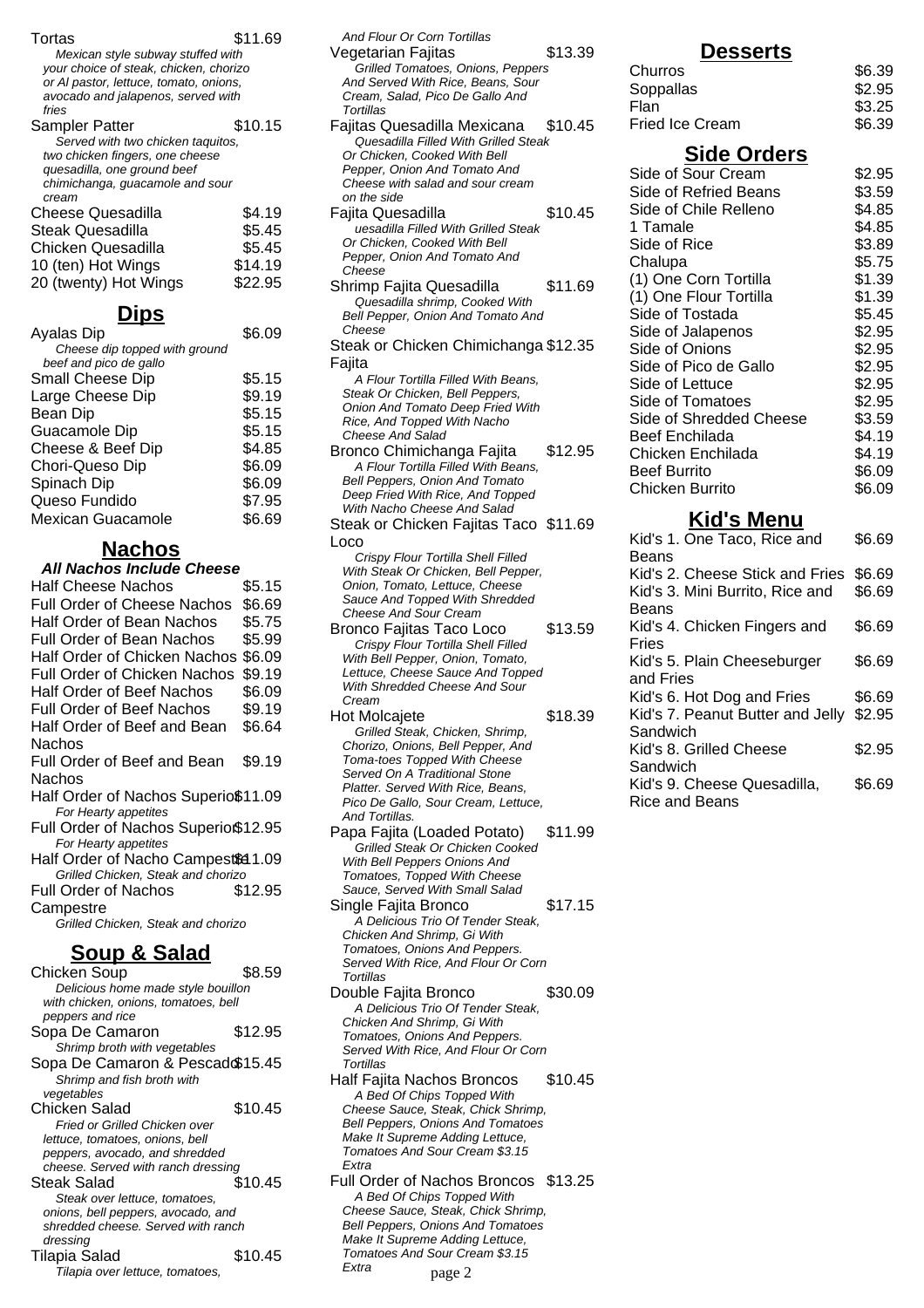| onions, bell peppers, avocado, and<br>shredded cheese. Served with ranch |         |
|--------------------------------------------------------------------------|---------|
| dressing                                                                 |         |
| Shrimp Salad                                                             | \$10.45 |
| Shrimp over lettuce, tomatoes,                                           |         |
| onions, bell peppers, avocado, and                                       |         |
| shredded cheese. Served with ranch                                       |         |
| dressing                                                                 |         |
| Guacamole Salad                                                          | \$5.45  |
| <b>Tossed Salad</b>                                                      | \$6.35  |

## **Tacos**

| (1) One Ground Beef Taco                                              | \$3.59  |
|-----------------------------------------------------------------------|---------|
| (3) Three Ground Beef Tacos                                           | \$7.95  |
| (1) One Mexicanos Ground                                              | \$4.85  |
| <b>Beef Taco</b>                                                      |         |
| (3) Three Mexicanos Ground \$10.45                                    |         |
| <b>Beef Tacos</b>                                                     |         |
| (1) One Pulled Chicken                                                | \$4.19  |
| (3) Three Pulled Chicken Taco\$9.19                                   |         |
| (1) One Mexicanos Pulled                                              | \$4.85  |
| Chicken                                                               |         |
| (3) Three Mexicanos Pulled                                            | \$10.45 |
| <b>Chicken Tacos</b>                                                  |         |
| (1) One Fish Taco                                                     | \$4.85  |
| (3) Three Fish Tacos                                                  | \$11.09 |
| (1) One Mexicanos Fish Taco \$5.45                                    |         |
| (3) Three Mexicanos Fish                                              | \$12.95 |
| Tacos                                                                 |         |
| (1) One Shrimp Taco                                                   | \$4.85  |
| (3) Three Shrimp Tacos                                                | \$11.09 |
| (1) One Mexicanos Shrimp tac\$5.45                                    |         |
| (3) Three Mexicanos Shrimp \$12.95                                    |         |
| Tacos                                                                 |         |
| (1) One Fried Chicken Taco                                            | \$4.85  |
| (3) Three Fried Chicken Taco\$11.09                                   |         |
| (1) One Mexicanos Fried                                               | \$5.45  |
| Chicken Taco                                                          |         |
| (3) Three Mexicanos Fried                                             | \$12.95 |
| <b>Chicken Tacos</b>                                                  |         |
| (1) One Steak Taco                                                    | \$4.85  |
| (3) Three Steak Tacos                                                 | \$11.09 |
| (1) One Mexicanos Steak Taco\$5.45                                    |         |
| (3) Three Mexicanos Steak                                             | \$12.95 |
| Tacos                                                                 |         |
| (1) One Pastor Taco                                                   | \$4.85  |
| (3) Three Pastor Tacos                                                | \$11.09 |
| (1) Mexicanos Pastor Taco                                             | \$5.45  |
| (3) Three Mexicano Pastor                                             | \$12.95 |
| Tacos                                                                 |         |
| Three (3) Tacos Supremos                                              | \$9.85  |
| Hard or Soft tacos stuff with ground                                  |         |
| beef or shredded chicken, lettuce,<br>tomatoes, sour cream and cheese |         |
|                                                                       |         |

Pina Hawaiiana  $$19.65$ Grilled Steak, Chicken, Chorizo And Shrimp Sauteed W Onions, Bell Peppers, Tomatoes And Chunks Of Pineapi Covered With Shredded Cheese, Served With Rice, Bea Sour Cream, Lettuce, Pico De Galro And **Tortillas Grill Chicken** Half Arroz con Poll \$9.85 Grilled Chicken Or Steak, Served Over A Bed Of Rice Topped With Cheese Sauce And A Side Of Tortillas. Add Shrimp For Extra \$4.39 Full Arroz Con Pollo \$11.69 Grilled Chicken Or Steak, Served Over A Bed Of Rice Topped With Cheese Sauce And A Side Of Tortillas. Add Shrimp For Extra \$4.39 Pollo Cancun \$12.95 Grilled Chicken Breast Covered With Spinach, And Cheese Sauce, Served With Rice And Mixed Vegetables Pollo Asado  $$14.19$ Grilled Chicken Breast Served With Rice And Vegetable (Zucchini, Squash, Cauliflower, Broccoli And Carrots) Pollo Hawaiiano  $$13.59$ Grilled Chicken Breast Served Over A Bed Of Grilled Onions, Bell Peppers And Tomatoes With Grilled Slices Pineapple Covered With Cheese Sauce Pollo Chipotle **\$12.35** Grilled Chicken Breast Covered With Chipotle Sauce Served With Rice, And Beans. Chori-Pollo \$12.95 rilled Chicken Breast And Chorizo Covered With cheese Sauce. Served With Rice, And Beans. Parrilla Chicken \$13.39 Premium Chicken, Delicately Seasoned With Fresh Marinated Sauce And Charbroiled To Perfection, Served With Rice, Beans, Salad, Pico De Gallo, And Sour Cream Pollo Loco \$12.65 Grilled Chicken With Cheese Sauce, Rice And Salad Burrito Jalsico  $$11.09$ Filled With Grilled Onion Cooked With Your Choice Of Steak Or Chicken Smothered With Cheese Sauce And Served With Rice And Beans **Beef & Chicken**

#### MiniChimichanga \$9.85 One Steak, One Chicken, Served With Rice And Salad Steak and Bacon Burritos \$12.35 wo Flour Tortillas Stuffed With Steak And Bacon Covered With Cheese Sauce, Served With Rice Chimichanga \$10.69 A Flour Tortilla Filled With Beans, Steak Or Chicken, Deep Fried With Rice, And Topped With Nacho Cheese And Salad Chicken and Shrimp \$13.59 Grilled Chicken With Shrimp, Topped With Cheese Sauce And Served With Rice, And Vegetables Steak and Shrimp  $$22.35$ 12 Oz., Rib-eye Steak With Shrimp, Topped With Cheese Sauce And Served With Rice, And Beans T-Bone Steak \$21.09 16 Oz. Steak Delicately Marinated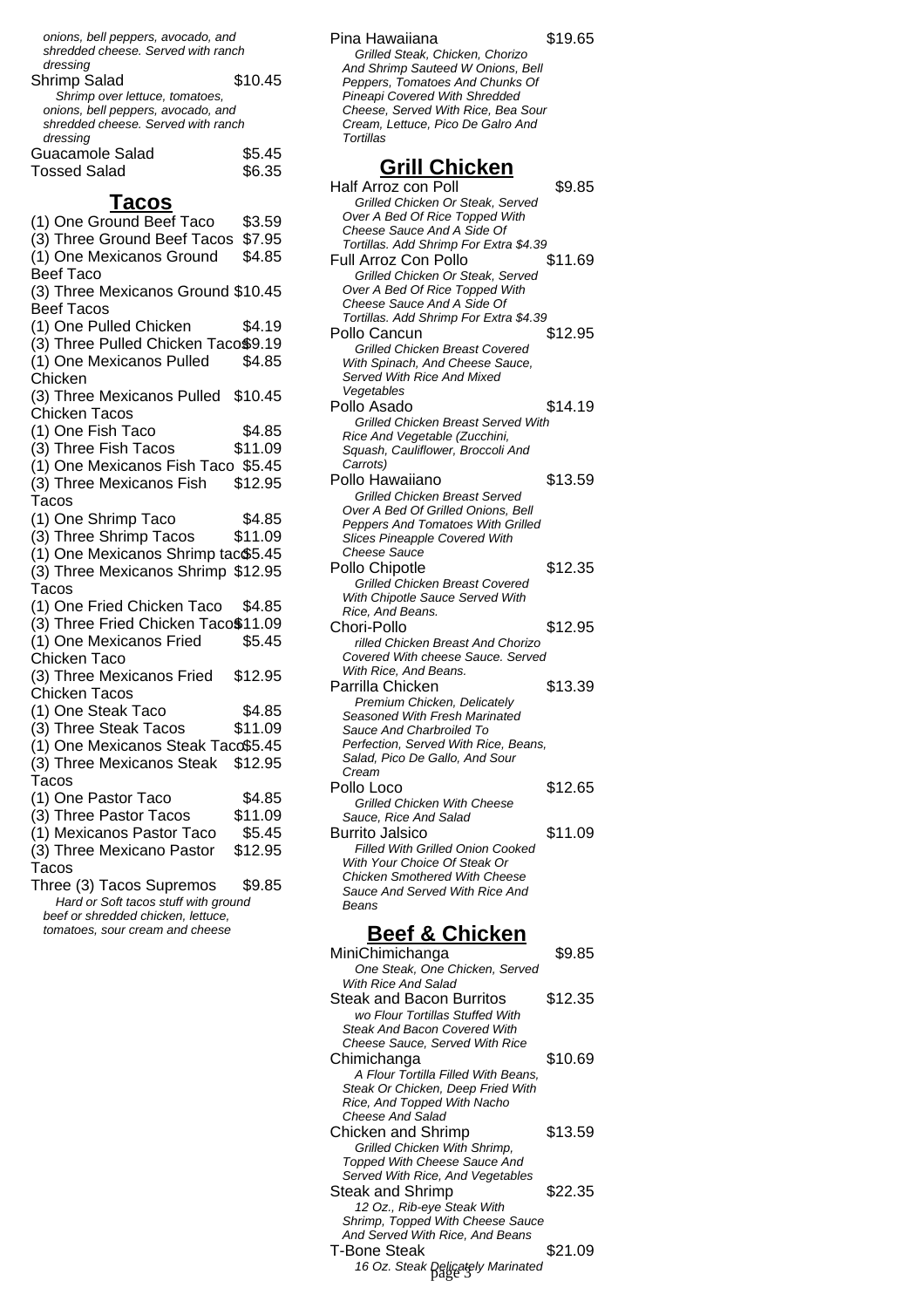| And Grilled, Served With Rice, refried                                |         |
|-----------------------------------------------------------------------|---------|
| Beans, And Pico De Gallo                                              |         |
| <b>Burrito Special</b>                                                | \$8.25  |
| One Beef Burrito With Sauce,<br>Topped With Cheese, Lettuce Sour      |         |
| <b>Cream And Tomatoes</b>                                             |         |
| <b>Burrito Deluxe</b><br>Two Burritos, One Beef And Beans             | \$10.75 |
| And One Chicken And Beans,                                            |         |
| Served With Lettuce, Tomatoes And<br>Sour Cream                       |         |
| Taquitos                                                              | \$10.45 |
| Corn Tortilla Filled With Chicken.                                    |         |
| Served With Let-tuce, And Sour<br>Cream On Top                        |         |
| <b>Enchiladas Supreme</b>                                             | \$11.39 |
| Four Enchiladas: Chicken, Cheese,<br>Beef And Beans (One Of Each),    |         |
| Topped With Lettuce, Sour Cream                                       |         |
| <b>And Tomatoes</b>                                                   |         |
| Quesadilla Mexicana<br>One Quesadilla Stuffed With                    | \$9.19  |
| Cheese, Steak Or Chicken, Salad                                       |         |
| And Sour Cream On The Side<br><b>Chilaquiles Mexicanos</b>            | \$10.75 |
| Chips Cooked With Sauce,                                              |         |
| <b>Chicken And Melted Cheese With</b>                                 |         |
| Rice And Salad, Topped With Grilled<br>Onions                         |         |
| Yolandas                                                              | \$11.09 |
| Three Chicken Enchiladas With<br>Yolanda Sauce, Served With Rice      |         |
| And Salad                                                             |         |
| <b>Tapatio Special</b>                                                | \$14.19 |
| Grilled Chicken Breast And<br>Shrimp, Served With Bell Peppers,       |         |
| Onions, Tomatoes, Broccoli, Over A                                    |         |
| <b>Bed Of Rice, And Covered With</b><br><b>Cheese Sauce</b>           |         |
|                                                                       |         |
| Pork                                                                  |         |
|                                                                       |         |
| Pork Chile Verde                                                      | \$14.19 |
| Chunks Of Pork, Topped With<br>Green Sauce, Served With Rice,         |         |
| Beans, And Your Choice Of Corn Or                                     |         |
| Flour Tortillas<br>Enchiladas Rancheras                               | \$9.49  |
| wo Cheese Enchiladas Topped                                           |         |
| With Pork, Cooked With Tomatoes,                                      |         |
| Onions, Bell Pepper And Enchilada<br>Sauce. Served With Salad         |         |
| <b>Burrito Mexicano</b>                                               | \$9.49  |
| A Flour Tortilla Stuffed With Pork<br>Cooked With Tomatoes, Onion And |         |
| Bell Peppers, Topped With Nacho                                       |         |
| Cheese, Lettuce, And Tomatoes<br>Carnitas Dinner                      | \$14.19 |
| Chunks Of Pork Served With Rice,                                      |         |
| Beans, Salad And Tortillas                                            |         |
| <b>Steak</b>                                                          |         |
| Steak Ranchero                                                        | \$19.65 |
| 12 Oz. Rib-eye Steak Cooked In                                        |         |
| Our Special Ranchero Sauce, Served<br>With Rice, And Beans            |         |
| Carne Asada                                                           | \$14.19 |
| Grilled Slice Steak, Served With<br>Rice Beans, Salad And Tortillas   |         |
| Steak A La Tampiquena                                                 | \$19.65 |
| 2 Oz. Rib-eye Steak Cooked With                                       |         |
| Onions, And Served With Rice,<br>Beans, Salad, And Pico De Gallo      |         |
| Ayala Special                                                         | \$19.65 |
| 12 Oz. Rib-eye Steak Cooked With<br>Onions, Tomatoes, Bell Peppers,   |         |
| And Served With Rice, And Beans                                       |         |
| Chile Colorado                                                        | \$10.75 |
| 12 Oz. Rib-eye Steak Cooked With<br>Onions, Tomatoes, Bell Peppers,   |         |
| And Served With Rice, And Beans<br>Enchiladas Verdes                  | \$11.09 |

|          |  |  | <b>Three Green Enchiladas Stuffed</b> |  |
|----------|--|--|---------------------------------------|--|
|          |  |  | With Chopped Steak And Served         |  |
| $\cdots$ |  |  |                                       |  |

With Rice And Beage 4